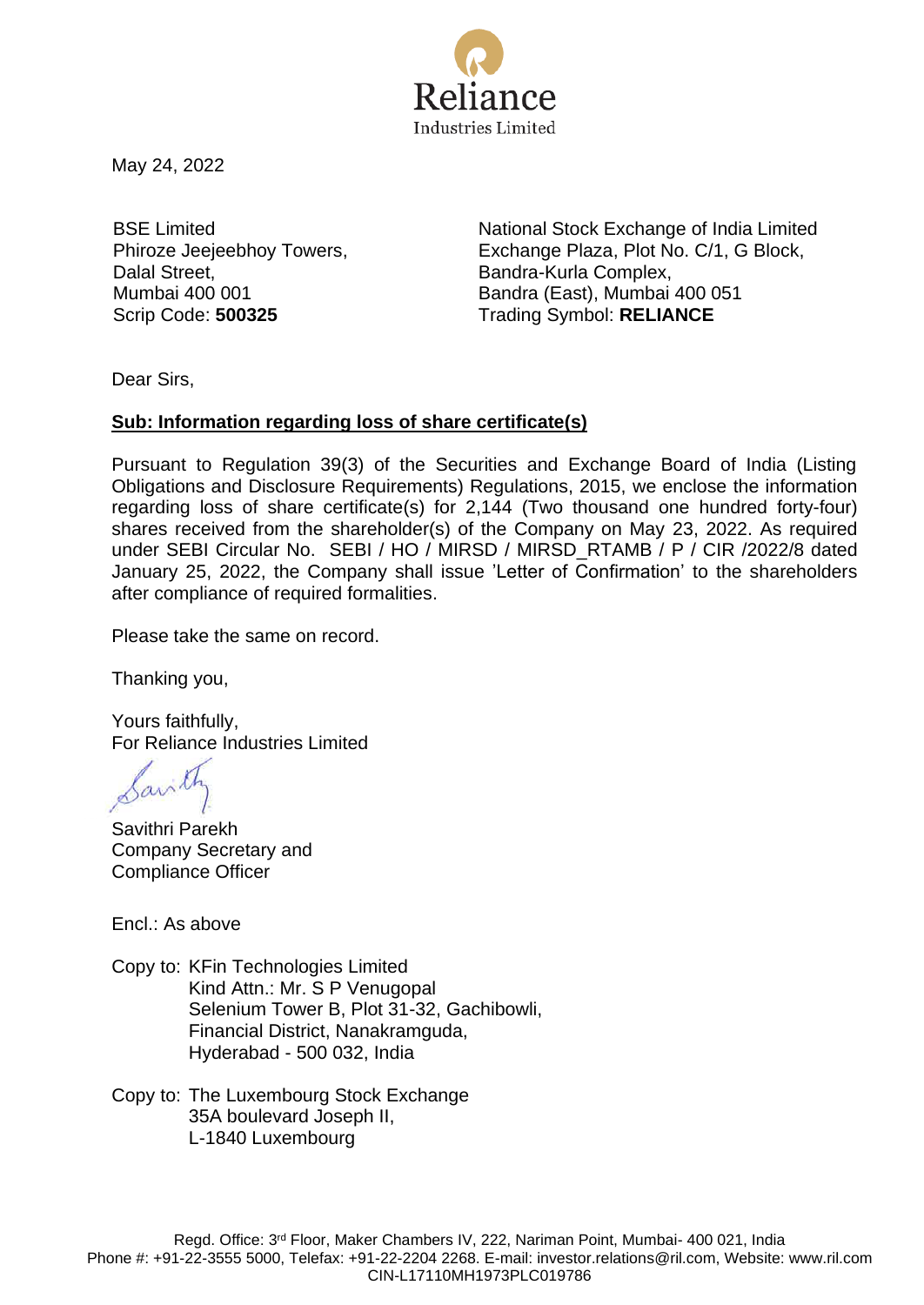## **Annexure to our letter dated May 24, 2022 for loss of share certificate(s) RELIANCE INDUSTRIES LIMITED Details of Share certificate(s) lost - May 23, 2022**

| Sr. | Folio No.      |                                         |                       |                    | No. of         | Certificate | Distinctive No.(s) |                        |
|-----|----------------|-----------------------------------------|-----------------------|--------------------|----------------|-------------|--------------------|------------------------|
| No. |                | Name                                    | Jt. Name -1           | Jt. Name -2        | <b>Shares</b>  | No.(s)      | From               | To                     |
| 1   | 3699404        | ISHWARBHAI KANJIBHAI PATEL              |                       |                    | 11             | 1032720     | 25550855           | 25550865               |
| 2   | 3699404        | ISHWARBHAI KANJIBHAI PATEL              |                       |                    | 11             | 66577102    | 6866704340         | 6866704350             |
| 3   | 9457518        | <b>VIRAF SORABJI KASAD</b>              | ROSHAN V KASAD        |                    | 50             | 8003875     | 160588072          | 160588121              |
| 4   | 9457518        | <b>VIRAF SORABJI KASAD</b>              | ROSHAN V KASAD        |                    | 40             | 8003876     | 160588122          | 160588161              |
| 5   |                | 11188435 AS.ANUJ SAHNY REP.BY BHARAT    |                       |                    | 5              | 3297975     | 50784183           | 50784187               |
| 6   | 11188435       | AS.ANUJ SAHNY REP.BY BHARAT             |                       |                    | 10             | 5334313     | 87475843           | 87475852               |
| 7   |                | 11188435 AS.ANUJ SAHNY REP.BY BHARAT    |                       |                    | $\mathbf{1}$   | 14266224    | 331459489          | 331459489              |
| 8   |                | 11188435 AS.ANUJ SAHNY REP.BY BHARAT    |                       |                    | $\mathbf{1}$   | 14266225    | 331459490          | 331459490              |
| 9   |                | 11188435 AS.ANUJ SAHNY REP.BY BHARAT    |                       |                    | $\mathbf 1$    | 14266226    | 331459491          | 331459491              |
| 10  |                | 14418776 SHIVONNE CARMO GRACIAS         | CARMO ANTONIO GRACIAS |                    | 4              | 12697111    | 257125281          | 257125284              |
| 11  |                | 14418776 SHIVONNE CARMO GRACIAS         | CARMO ANTONIO GRACIAS |                    | 4              | 66715098    | 6880789208         | 6880789211             |
| 12  | 18359847       | <b>DAMNJI HIRJI</b>                     |                       |                    | $\mathbf 1$    | 13667735    | 293232074          | 293232074              |
| 13  | 18359847       | <b>DAMNJI HIRJI</b>                     |                       |                    | $\mathbf{1}$   | 13667736    | 293232075          | 293232075              |
| 14  |                | 18359847   DAMNJI HIRJI                 |                       |                    | $1\,$          | 13667737    | 293232076          | 293232076              |
| 15  |                | 18359847   DAMNJI HIRJI                 |                       |                    | $1\,$          | 13667738    | 293232077          | 293232077              |
| 16  | 18359847       | DAMNJI HIRJI                            |                       |                    | 4              | 50538641    | 1160649224         | 1160649227             |
| 17  |                | 18359847   DAMNJI HIRJI                 |                       |                    | 8              | 62058805    | 2182957032         | 2182957039             |
| 18  |                | 29467927 RAJESWARI KANNEGANTI           |                       |                    | 9              | 7069815     | 143673912          | 143673920              |
| 19  |                | 29467927 RAJESWARI KANNEGANTI           |                       |                    | 10             | 10530096    | 188366698          |                        |
| 20  |                | 29467927 RAJESWARI KANNEGANTI           |                       |                    | $\overline{7}$ | 12731586    | 257299691          | 188366707<br>257299697 |
|     |                |                                         |                       |                    |                |             |                    |                        |
| 21  |                | 29467935 PURNACHANDRA RAO KOMMINENI     |                       |                    | 20             | 3744964     | 58108579           | 58108598               |
| 22  |                | 29467935 PURNACHANDRA RAO KOMMINENI     |                       |                    | 9              | 7069816     | 143673921          | 143673929              |
| 23  |                | 29467935 PURNACHANDRA RAO KOMMINENI     |                       |                    | 10             | 10530097    | 188366708          | 188366717              |
| 24  |                | 29467935 PURNACHANDRA RAO KOMMINENI     |                       |                    | 90             | 58397075    | 1622315606         | 1622315695             |
| 25  |                | 29845158 ASHRU PATEL                    |                       |                    | $\overline{7}$ | 12651438    | 256899377          | 256899383              |
| 26  |                | 31136806 ASHOK KUMAR GULATI             |                       |                    | 20             | 3982047     | 62850239           | 62850258               |
| 27  |                | 31136806 ASHOK KUMAR GULATI             |                       |                    | $1\,$          | 7225246     | 144975023          | 144975023              |
| 28  |                | 31136806 ASHOK KUMAR GULATI             |                       |                    | 8              | 7225247     | 144975024          | 144975031              |
| 29  |                | 31136806 ASHOK KUMAR GULATI             |                       |                    | 21             | 52861736    | 1240760127         | 1240760147             |
| 30  |                | 31136806 ASHOK KUMAR GULATI             |                       |                    | 8              | 52861737    | 1240760148         | 1240760155             |
| 31  |                | 31136806 ASHOK KUMAR GULATI             |                       |                    | 58             | 62227209    | 2186788689         | 2186788746             |
| 32  | 34842621       | MISS PREMAL PARESH KAPADIA              | PARESH P KAPADIA      |                    | $\overline{2}$ | 11220968    | 201415127          | 201415128              |
| 33  | 34842621       | MISS PREMAL PARESH KAPADIA              | PARESH P KAPADIA      |                    | $\overline{2}$ | 13238961    | 291185086          | 291185087              |
| 34  |                | 34842621 MISS PREMAL PARESH KAPADIA     | PARESH P KAPADIA      |                    | 4              | 50037346    | 1154902088         | 1154902091             |
| 35  | 34842621       | MISS PREMAL PARESH KAPADIA              | PARESH P KAPADIA      |                    | 8              | 62007667    | 2182365773         | 2182365780             |
| 36  | 34842621       | MISS PREMAL PARESH KAPADIA              | PARESH P KAPADIA      |                    | 16             | 66641451    | 6872665827         | 6872665842             |
| 37  |                | 34842639 MISS HETAL PARESH KAPADIA      | PARESH P KAAPDIA      |                    | $\overline{2}$ | 11220969    | 201415129          | 201415130              |
| 38  |                | 34842639 MISS HETAL PARESH KAPADIA      | PARESH P KAAPDIA      |                    | $\overline{2}$ | 50019347    | 1154853067         | 1154853068             |
| 39  |                | 34842639   MISS HETAL PARESH KAPADIA    | PARESH P KAAPDIA      |                    | 4              | 62007668    | 2182365781         | 2182365784             |
| 40  |                | 34842639 MISS HETAL PARESH KAPADIA      | PARESH P KAAPDIA      |                    | 8              | 66641452    | 6872665843         | 6872665850             |
| 41  |                | 41561793 VADARIYA JITENDRA RAGHAVBHAI   |                       |                    | 20             | 2490023     | 53681099           | 53681118               |
| 42  |                | 41561793   VADARIYA JITENDRA RAGHAVBHAI |                       |                    | 10             | 2490023     | 70096249           | 70096258               |
| 43  |                | 41561793 VADARIYA JITENDRA RAGHAVBHAI   |                       |                    | 20             | 2490023     | 70096259           | 70096278               |
| 44  |                | 41561793 VADARIYA JITENDRA RAGHAVBHAI   |                       |                    | 50             | 7736053     | 149634451          | 149634500              |
| 45  |                | 41561793   VADARIYA JITENDRA RAGHAVBHAI |                       |                    | 50             | 53799150    | 1261291340         | 1261291389             |
| 46  |                | 41561793 VADARIYA JITENDRA RAGHAVBHAI   |                       |                    | 50             | 53799151    | 1261291390         | 1261291439             |
| 47  |                | 45687287 HARSHA V DAVDA                 |                       |                    | 40             | 11369808    | 204643299          | 204643338              |
| 48  |                | 45687287 HARSHA V DAVDA                 |                       |                    | 10             | 51330495    | 1175614045         | 1175614054             |
| 49  |                | 45687287 HARSHA V DAVDA                 |                       |                    | 30             | 51330496    | 1175614055         | 1175614084             |
| 50  |                | 45693406 KUSAM VERMA                    | RAVI VERMA            |                    | 20             | 3977304     | 62755379           | 62755398               |
| 51  |                | 45693406 KUSAM VERMA                    | RAVI VERMA            |                    | 20             | 50151709    | 1156083940         | 1156083959             |
| 52  |                | 45693406 KUSAM VERMA                    | RAVI VERMA            |                    | 40             | 62435062    | 2205298664         | 2205298703             |
| 53  |                | 45693406 KUSAM VERMA                    | RAVI VERMA            |                    | 80             | 66686174    | 6878016611         | 6878016690             |
| 54  | 52192633 GEETU |                                         | RAJNISH CHANDER       | ISHWAR DEVI        | 10             | 10663144    | 190727370          | 190727379              |
| 55  | 52192633 GEETU |                                         | RAJNISH CHANDER       | <b>ISHWAR DEVI</b> | 10             | 50660437    | 1161396207         | 1161396216             |
| 56  | 52192633 GEETU |                                         | RAJNISH CHANDER       | ISHWAR DEVI        | 20             | 61826143    | 2180264180         | 2180264199             |
| 57  | 52192633 GEETU |                                         | RAJNISH CHANDER       | ISHWAR DEVI        | 40             | 66420373    | 6854585651         | 6854585690             |
| 58  |                | 52486491 PRAMOD DATTATRAYA CHAVAN       |                       |                    | 20             | 10610973    | 189649265          | 189649284              |
| 59  |                | 52486491 PRAMOD DATTATRAYA CHAVAN       |                       |                    | 20             | 50879346    | 1164540324         | 1164540343             |
| 60  |                | 52486491 PRAMOD DATTATRAYA CHAVAN       |                       |                    | 40             | 62367399    | 2197763892         | 2197763931             |
| 61  |                | 57236604 PANNAMANENI UMA RANI           |                       |                    | 20             | 50903680    | 1165027004         | 1165027023             |
| 62  |                | 57236604 PANNAMANENI UMA RANI           |                       |                    | 20             | 62110445    | 2183622774         | 2183622793             |
|     |                |                                         |                       |                    |                |             |                    |                        |